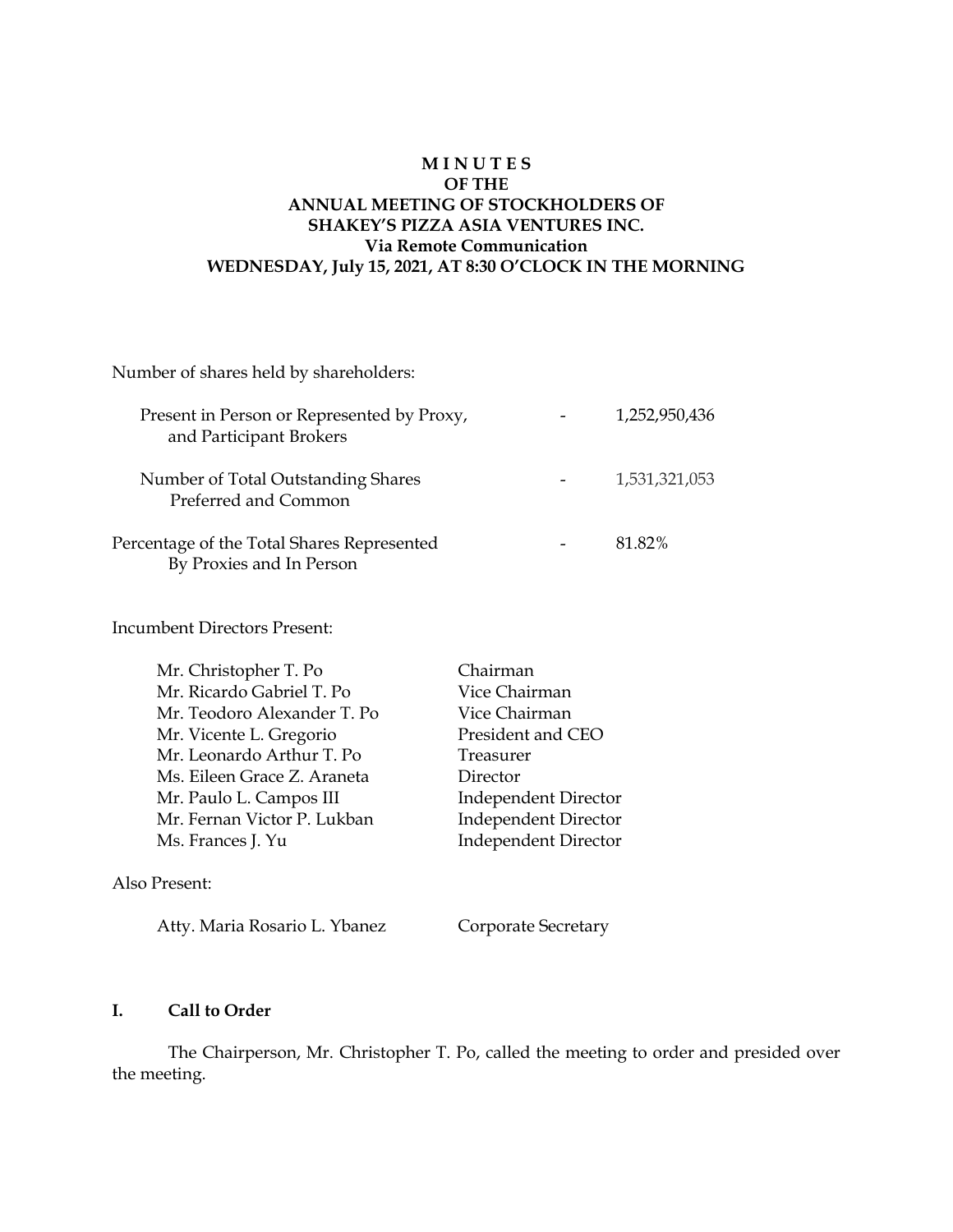#### **II. Proof of Notice and Determination of Existence of Quorum**

The Corporate Secretary, Atty. Maria Rosario L. Ybanez, certified that (a) notices for the annual stockholders' meeting together with the agenda and the Definitive Information Statement of the Corporation, along with the guidelines for participation through remote communication and voting *in absentia* were disclosed via PSE EDGE and posted on the Corporation's website on June 10, 2021. Further, the notice of this meeting was published in BusinessWorld and The Manila Times, newspapers of general circulation, both in print and online formats, on June 16 and June 17, 2021; and (b) based on the record of attendance, present for the meeting were stockholders, in person or by proxy, holding a total of 1,252,950,436 common shares or equivalent to 81.82% of the outstanding voting shares of the Corporation. The Corporate Secretary therefore certified that there was a quorum for the transaction of business and proceeded to record the minutes of the proceedings.

# **III. Approval of Minutes of the Annual Stockholders' Meeting held on July 15, 2020**

The Chairman proceeded to the next item which was the approval of the minutes of the Annual Stockholders' Meeting held on July 15, 2020. Upon motion duly made and seconded, the shareholders approved the minutes of the annual stockholders' meeting held for the year 2020.

The Chairman gave those present the opportunity to ask questions but none was raised on the minutes. 100% of the stockholders present and represented approved the minutes.

# **IV. President's Report on Operations**

The President then presented the Report on Operations for 2020 and 2021.

The President reported that the Company's sales pre-COVID comprises of 61% dine-in and 55% mall-based stores, systemwide sales which was continuously growing over the years also dropped by 36% during the pandemic, likewise the Company's net loss ended its 16-year growth streak in 2020 with 254 Million.

Shakey's anchored its turnaround plan into three pillars: (1) Cash Conservation & Cost Restructuring; (2) Strategic Pivots; and (3) Value Creation.

- 1. The Company conserved cash by temporarily halting the expansion and re-innovation programs, liquidated the excess inventory and negotiated extended payment terms with suppliers and rent waivers with lessors. The Company also accelerated digitization and automation programs and underwent the process of right-sizing its workforce.
- 2. The Company strengthen its delivery and off-premise dining with the launching of the 31-minute "If It's Late, It's Free" Program of the Company, which opened more ghost kitchens, strengthened its in-house voice and digital platforms, and strategic partnership with food aggregators. The Company also created a "Park and Order" service for carryout in standalone stores.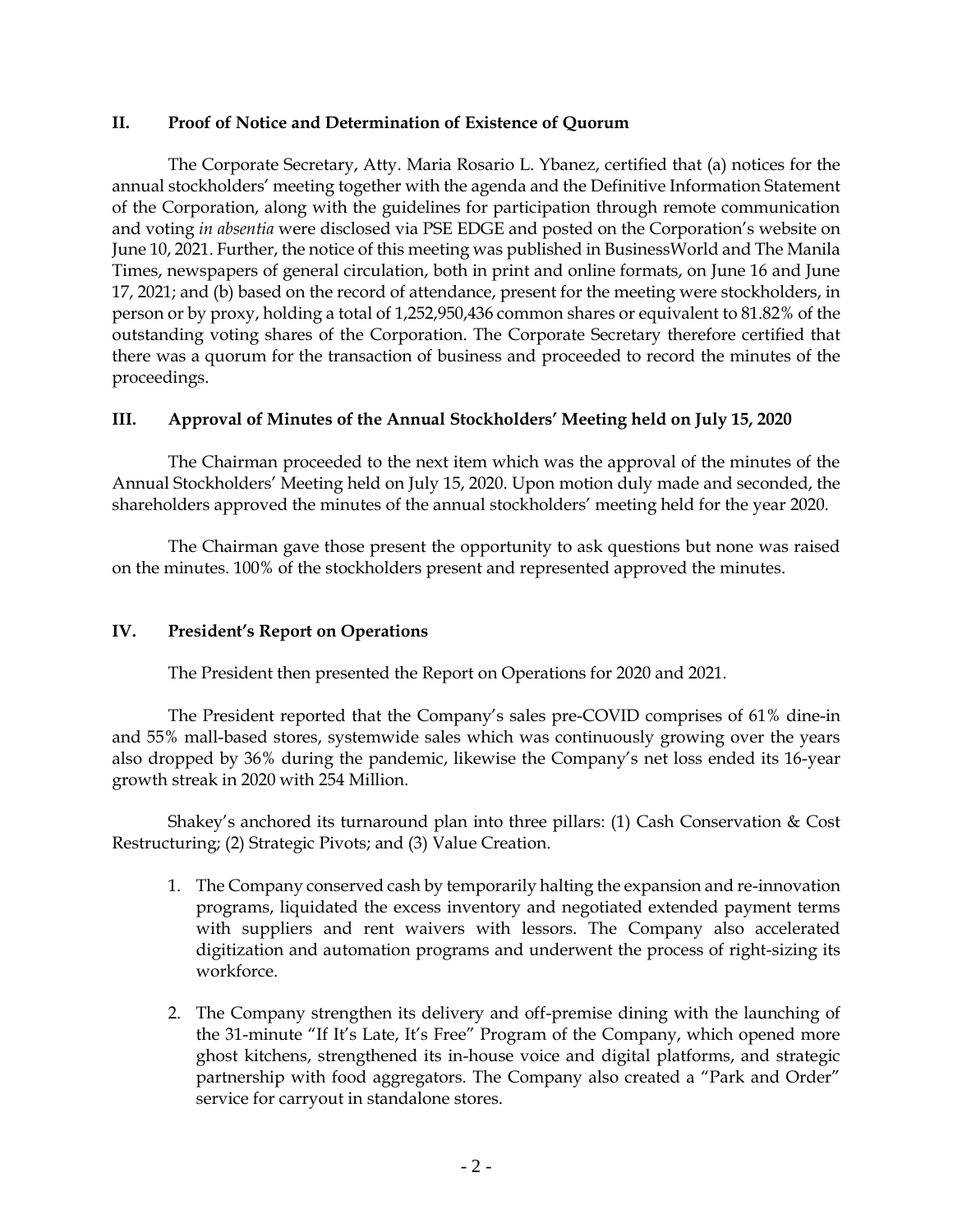3. The Company became aware that consumers are tightening their belts and therefore leveraged its strong brand equity and industry-leading margins to create affordable bundles and offerings to guests. The Company launched Supercard Gold to provide more benefits and exclusive perks in all of the three brands: Shakey's, Peri Peri and R&B Tea. The Company also launched Shakey's Secure Atmosphere and Food Execution or "S.A.F.E" Program which enable the guests to know, see and feel safe with the products and services which gave the Company the confidence to reopen its stores. The Company also initiated contactless delivery protocol and enhanced its al fresco dining areas allowing the guests to feel safe at Shakey's.

Shakey's was also one of the first stores to reopen which made a huge impact in its recovery in systemwide sales compared to pre-pandemic period and is already at 67% sales recovery. First quarter of 2021 was also the second consecutive quarter that has a positive bottom line of net income before tax at 14 Million and net income after tax at 29 Million. The Company ended 2020 with net zero store closures and targeted to open fifteen (15) new Shakey's stores and fifteen (15) new Peri Peri stores in 2021. Out of the 30 new stores target, the Company has already opened eleven (11) new stores as of May 2021.

The Company also continued to innovate with healthier and better for you options with the plant-based menu offerings through a strategic partnership with UNMEAT.

Shakey's also welcomes an addition to its growing family, R&B Milk Tea, one of Singapore's leading milk tea brand and rolled out the brand to one hundred thirty-three (133) Shakey's and Peri Peri outlets and leveraging its extensive delivery platforms allowing R&B Milk Tea to gain traction.

The Company is rolling out 20,000 doses of vaccines for all its employees.

The Company welcomes JE Holdings, Inc., a private investment group of the Gokongwei family, one of the most prominent family conglomerates in the country.

# **V. Approval and Ratification of All Acts of the Board of Directors, Board Committees, and Management for the year 2020.**

The Chairman of the Meeting then proceeded to the next item on the agenda which was the ratification of all acts, transactions and contracts entered into as well as resolutions made and adopted by the Board of Directors and its duly constituted committees and of the Management of the Company from January to December 2020, as reflected in the minutes of the meetings of the Board of Directors, and its duly constituted committees and of the Management for the period.

The Chairman gave those present the opportunity to ask questions and a stockholder suggested that a summary be posted by the Corporation so that the stockholders are apprised of the acts that are being approved and ratified. The Corporate Secretary thanked the stockholder for the suggestion and informed the stockholders that the summary of the acts, transactions and contracts that are being approved and ratified is provided under the Definitive Information Statement of the Corporation that was disclosed via PSE EDGE, posted on the Corporation's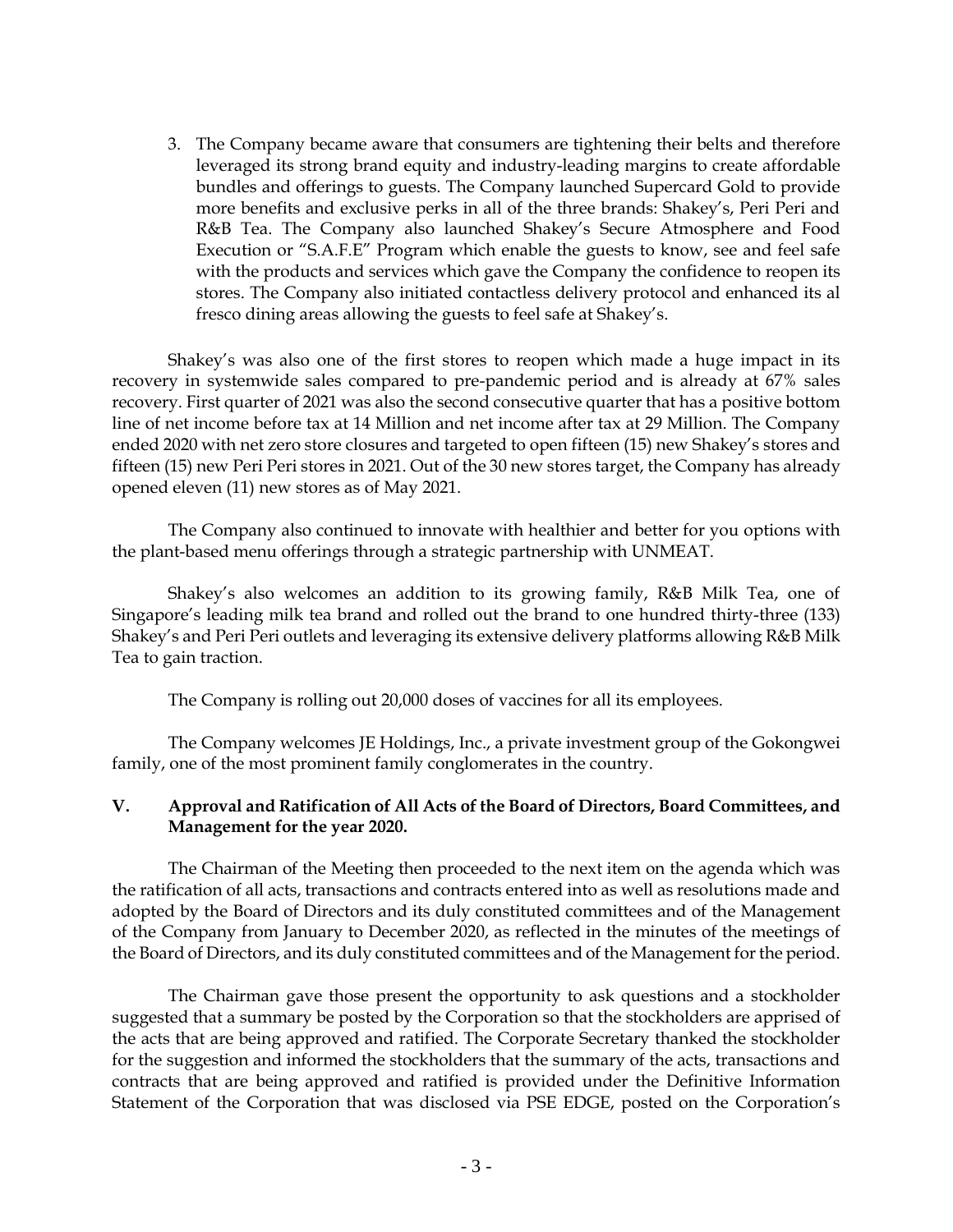website on June 10, 2021 and was published in BusinessWorld and The Manila Times, newspapers of general circulation, both in print and online formats, on June 16 and June 17, 2021. Nevertheless, the Chairman said that such matters will be posted for the stockholders' information.

Upon motion duly made and seconded, 100% of the stockholders present and represented ratified all the acts of the Board of Directors, Board Committees and Management from January to December 2020.

# **VI. Election of the Board of Directors**

The Chairman of the Meeting announced as the next item in the agenda the election of members of the Board of Directors of the Corporation for 2021 to 2022.

Atty. Maria Rosario L. Ybanez, reported that there were nine (9) persons nominated to, and qualified for, the Board. She confirmed that the Nominations Committee had determined that the following had all the qualifications and none of the disqualifications to be directors of the Corporation for 2020:

- 1. Mr. Ricardo Gabriel T. Po
- 2. Mr. Christopher T. Po
- 3. Mr. Teodoro Alexander T. Po
- 4. Mr. Leonardo Arthur T. Po
- 5. Mr. Vicente L. Gregorio
- 6. Mr. Lance Y. Gokongwei

Independent Directors:

- 1. Mr. Fernan Victor P. Lukban
- 2. Mr. Paulo L. Campos III
- 3. Ms. Frances J. Yu

Considering that there were nine (9) persons nominated to, and qualified for the Board, upon motion made and seconded, all the aforementioned nine (9) individuals who were nominated as members of the Board of Directors of the Corporation for the year 2021 were duly declared elected to the Board of Directors.

The Chairman gave those present the opportunity to object or ask questions but none was raised on the election of the Board of Directors of the Corporation. The stockholders present and represented voted to declare the nine (9) individuals who were nominated as members of the Board of Directors of the Corporation for the year 2020 as duly elected to the Board of Directors. The results of the votes are as follows:

| Agenda        | <b>Voting Results</b> |          |         |  |
|---------------|-----------------------|----------|---------|--|
|               | For                   | Against  | Abstain |  |
| Call to Order | 77.41%                | $0.00\%$ | 3.64%   |  |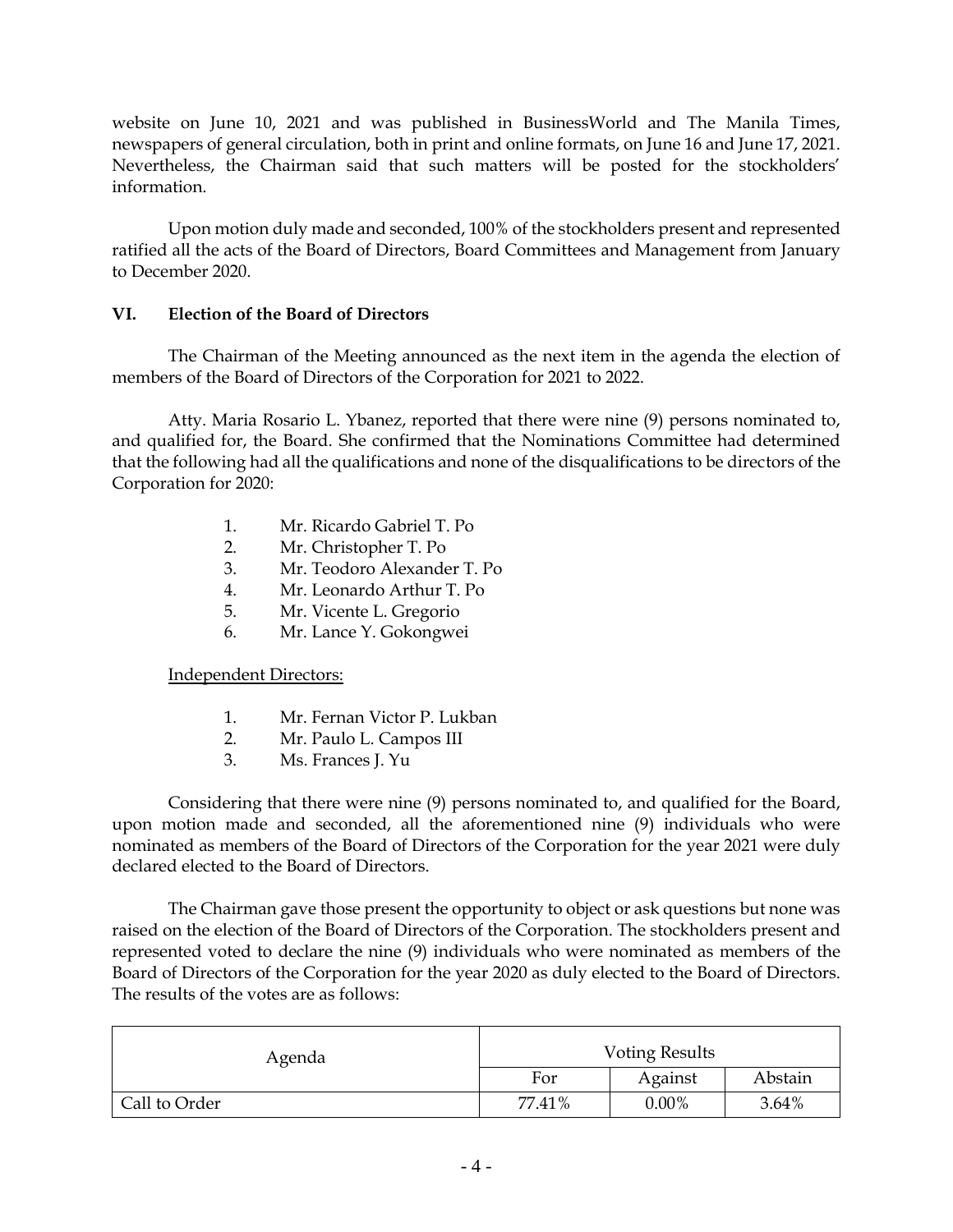| Secretary's Proof of Due Notice of the       | 77.41%  | $0.00\%$ | 3.64%    |
|----------------------------------------------|---------|----------|----------|
| Meeting and Determination of Quorum          |         |          |          |
| Approval of the Minutes of the Stockholders' | 100.00% | $0.00\%$ | $0.00\%$ |
| Meeting held on July 15, 2020                |         |          |          |
| Management's Report                          | 100.00% | $0.00\%$ | $0.00\%$ |
| Approval and Ratification of all Acts of the | 100.00% | $0.00\%$ | $0.00\%$ |
| Board of Directors, Board Committees and     |         |          |          |
| Management for the year 2019                 |         |          |          |
| Election of Board of Directors               |         |          |          |
| Ricardo Gabriel T. Po                        | 100.00% | $0.00\%$ | 0.00%    |
| Christopher T. Po                            | 100.00% | $0.00\%$ | 0.00%    |
| Teodoro Alexander T. Po                      | 100.00% | $0.00\%$ | 0.00%    |
| Leonardo Arthur T. Po                        | 100.00% | $0.00\%$ | $0.00\%$ |
| Eileen Grace Z. Araneta                      | 100.00% | $0.00\%$ | $0.00\%$ |
| Fernan Viktor P. Lukban (Independent)        | 100.00% | $0.00\%$ | 0.00%    |
| Paulo L. Campos. III (independent)           | 100.00% | $0.00\%$ | 0.00%    |
| Frances J. Yu (Independent)                  | 100.00% | $0.00\%$ | 0.00%    |
| Appointment of External Auditor              | 100.00% | $0.00\%$ | 0.00%    |
| <b>Other Matters</b>                         | 91.84%  | 8.94%    | 0.00%    |
| Adjournment                                  | 74.55%  | 0.00%    | 8.94%    |

# **VII. Appointment of External Auditor**

The Chairman of the Meeting then announced that the next item in the agenda would be the appointment of the external auditor for the year 2021-2022. The current external auditor, Sycip Gorres Velayo & Co., is being recommended for re-appointment as external auditor.

The Chairman gave those present the opportunity to object or ask questions but none was raised on the appointment of Sycip Gorres Velayo & Co. as the Corporation's external auditor.

Upon motion duly made and seconded, 100% of the shareholders present and represented at the meeting approved the appointment of Sycip Gorres Velayo & Co. as the Corporation's external auditor.

#### **VIII. Other Matters**

The Chairman proceeded to the question-and-answer portion of the meeting. The Corporate Secretary read the questions, which were answered by the Chairman and President.

The first question was how PIZZA is addressing the continuing challenges brought about by COVID-19 and how will the company continue to grow. The President, Mr. Vicente L. Gregorio answered that the Company is guided by the goal of bouncing back and bouncing up fast and the Company was able to show its resiliency to its guests. The management is also committed to make all the necessary plans and adjustments to navigate the crisis and emerge out